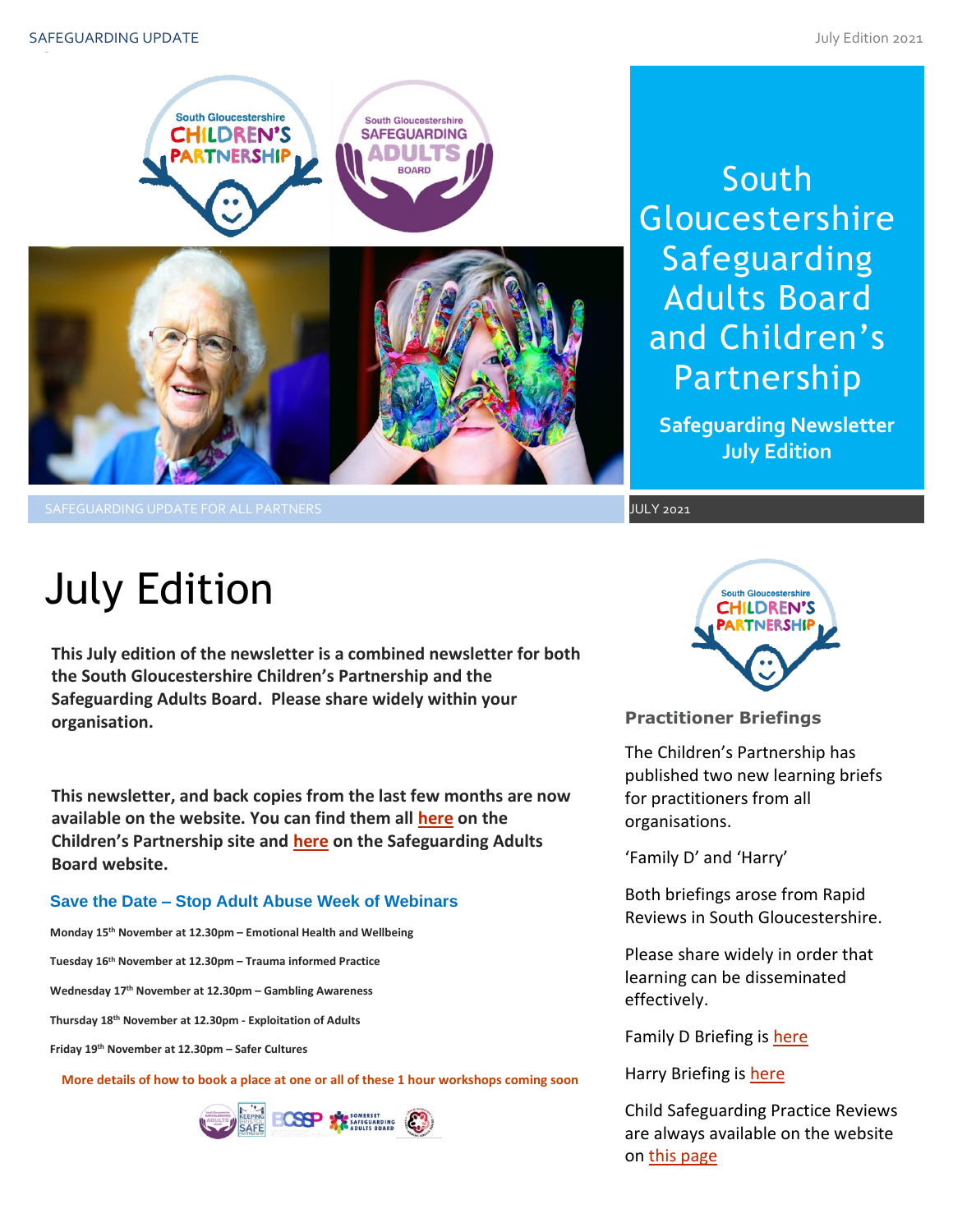## **Keeping Children Safe in Education for September 2021 Published**

On 6th July 2021, the DfE published the 'for information' version of Keeping Children Safe in Education 2021. This will come into force in September 2021; schools should continue to use the current version until then.

In addition, a new version of 'Sexual Violence and Sexual Harassment' has also been published, ready to come into force in September 2021.

[Keeping Children Safe in Education for September 2021](https://www.gov.uk/government/publications/keeping-children-safe-in-education--2)

Sexual [violence and sexual harassment between children in schools and colleges for September 2021](https://www.gov.uk/government/publications/sexual-violence-and-sexual-harassment-between-children-in-schools-and-colleges)

**Drive**



Drive works with high-harm, high-risk and serial perpetrators of domestic abuse to prevent their abusive behaviour and protect victims. Each year more than 100,000 people in the UK are at high and imminent risk of being murdered or seriously injured as a result of domestic abuse. Services rightly focus on meeting the needs of victims but too often perpetrators are

not held to account, and their abusive behaviour continues. Drive challenges and supports perpetrators to change and works with partner agencies – like the police and social services – to disrupt abuse.

The referral route for Drive in South Gloucestershire is through [MARAC](mailto:charlotte.ross@southglos.gov.uk?subject=MARAC%20) (Multi Agency Risk Assessment Conference).

You can contact Zoey Pether on [zpether@cranstoun.org.uk](mailto:zpether@cranstoun.org.uk) to arrange a short Drive service talk for team meetings, and to discuss potential referrals on a case by case basis. You can find out more about Drive at [www.driveproject.org.uk.](http://www.driveproject.org.uk/)

#### **Learning & Development Opportunities**



A working group across the region working under the Avon & Somerset Strategic Partnership (ASSSP) have agreed shared course titles and learning outcomes for Child Protection Training to help with transferable development for professionals who work in more than one local authority area or who transfer from one to another.

New course names are: Introduction to Child Protection, Advanced Child Protection, Advanced Child Protection Update Booking in South Gloucestershire is via the Learning & Development website [here](https://learning.southglos.gov.uk/cpd/portal.asp)

**New Community Safeguarding Training for Volunteers** working with Adults in South Gloucestershire is available free of charge and you can book a place [here](https://learning.southglos.gov.uk/courses/bookings/default.asp?ds=1&keyword=volunteers)

[Click here](http://sites.southglos.gov.uk/safeguarding/wp-content/uploads/sites/221/2021/06/Community-Safeguarding-Training-Flyer-2021.pdf) for a flyer with all the details

The brochure with details of multi agency safeguarding training opportunities for those working with children [is here](https://sway.office.com/XecEFBowUyeP1T8W?ref=Link)

The brochure with details of multi agency safeguarding training opportunities for those working with adults [is here](https://sway.office.com/t1V6fJqHugGmU9OO?ref=Link)

#### **Spotlight on Policies**

\*Newly Updated\* [Resolution of Professional Differences Policy \(Escalation\)](http://sites.southglos.gov.uk/safeguarding/wp-content/uploads/sites/221/2015/05/Escalation-Policy-2021.pdf) Safeguarding Adults

\*Newly Updated\* Organisational [Abuse Procedure](http://sites.southglos.gov.uk/safeguarding/wp-content/uploads/sites/221/2015/05/Organisational-Abuse-Guidance-2021.pdf) Safeguarding Adults